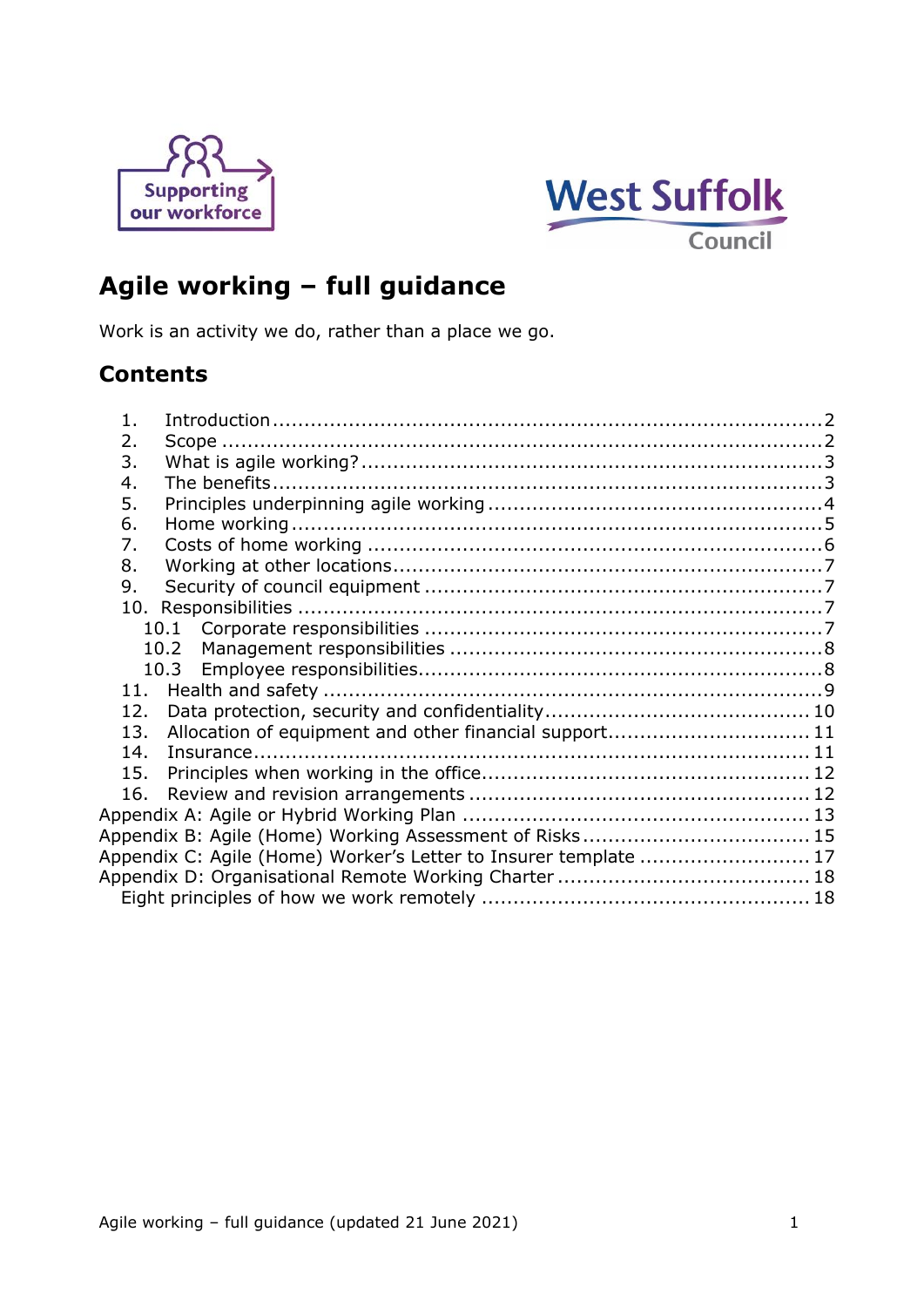# <span id="page-1-0"></span>1. **Introduction**

- 1.1 We recognise that the workforce does not need to be in set premises to effectively provide services. Agile working can support us to develop modern working practices to enable employees to maximise their performance and productivity and deliver the greatest value to the council, whilst maintaining a good work life balance. In addition, new technologies are making it easy to access information remotely and work from a variety of locations, whilst promoting a more joined up service.
- 1.2 This guide to agile working supports staff to build upon the positive experiences from home working during COVID-19 and to support the transition to new ways of working across the workforce as we further develop West Suffolk 2025 plans.
- 1.3 The future working environment needs to provide continued flexibility in terms of both working locations and hours, along with opportunities to connect and collaborate, which is a two-way relationship that supports both organisation needs and individual needs.
- 1.4 The approach to agile working outlined in this guide supports what people are looking for in future working environments, notably:
	- a hybrid working approach between home and office and other locations
	- ensuring the office provides social interaction and collaborative space (the office is about providing opportunities for collaboration, not individual contributions or work)
	- a culture of trust and a wellbeing focus focusing on developing personal responsibility and accountability, self-management and autonomy
	- new approaches to leadership (manager as coach, recognising the importance of emotional intelligence, managing by outcomes, listening and celebrating success).

# <span id="page-1-1"></span>**2. Scope**

- 2.1 The Agile working guidance applies to all council employees working at any level within the organisation.
- 2.2 The nature and extent of agile working will depend on the job undertaken. Considerations will include the impact on the ability to meet customer demand (internal and external), employee welfare and GDPR implications of carrying out particular roles in a home or community context.
- 2.3 The guide will enable both managers and staff to gain a better understanding of agile working and the basic principles, which can then be considered and applied to specific roles.
- 2.4 Agile working allows staff to influence how they carry out their role and promotes varying levels of flexibility within the workplace, which meets both operational needs and service delivery. It must be noted, however, that there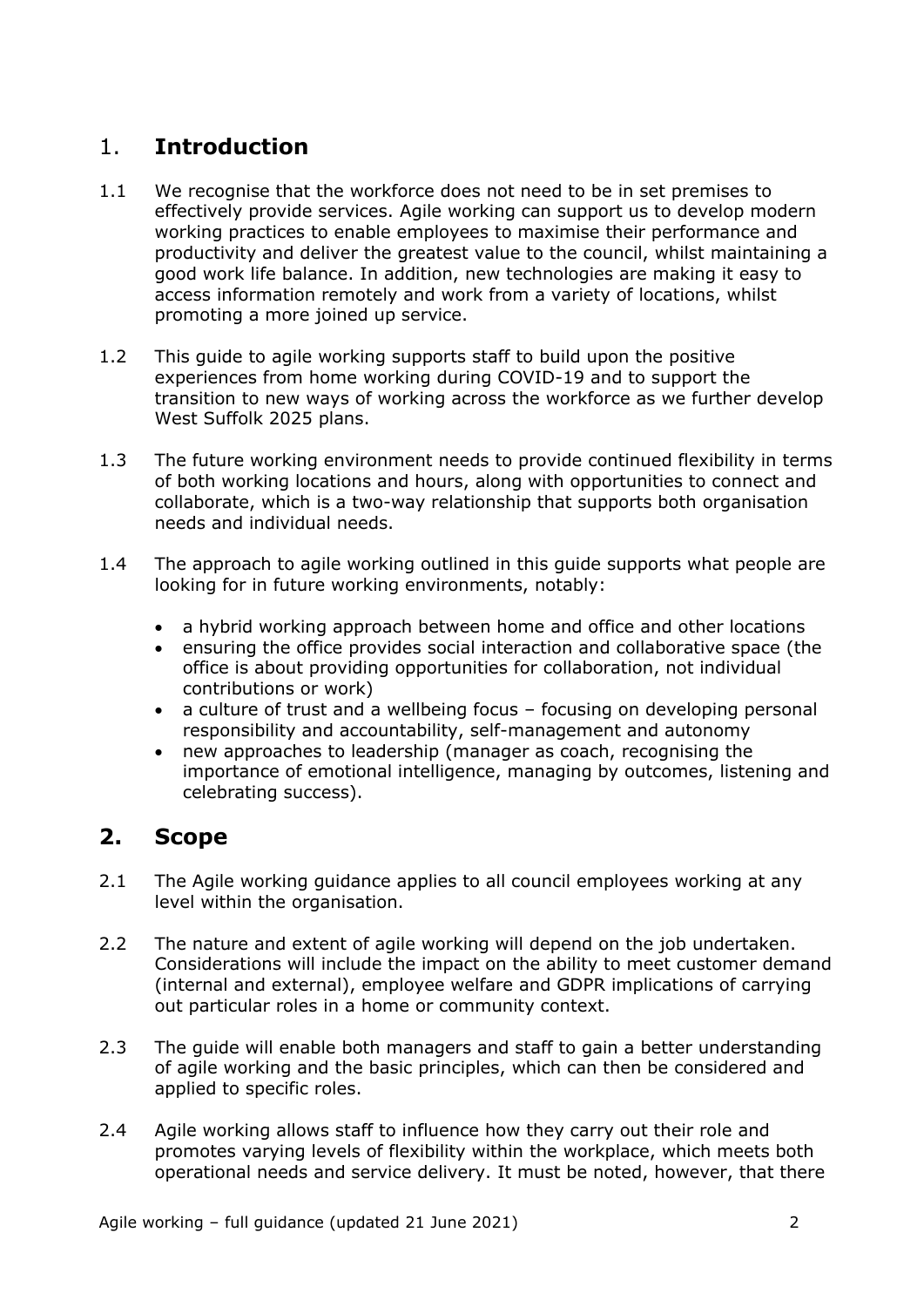is no expectation for staff to work at home and managers cannot force any member of their team to do so. It has been recognised that personal circumstances or personal preference may influence an employee's decision with regard to home working. In such cases where an individual does not want to work at home, other elements of agile working must still be considered – for example, working at touchdown sites.

- 2.5 As some roles are more suited to agile working than others, agile working will be adopted at varying levels within services.
- 2.6 The intention is for the agile working guidance and approach to be reviewed as we continue the journey of recovery, to make sure that it is fit for purpose and supports the transition to new ways of working. At this stage, there is no intention to review terms and conditions of employment. For administrative purposes and for the claiming of travel expenses, everyone's contractual base will remain unchanged.

## <span id="page-2-0"></span>**3. What is agile working?**

- 3.1 Traditional flexible working in the workplace, whether it be formal and agreed contractually or informal such as flexi time, is the opportunity for employees to make choices that suit their needs about when, where and how they carry out their work.
- 3.2 Agile working differs in that it considers work to be an activity, not a place, where employees can work flexibly from any location, whether it is from a council building, partner organisation's premises, neighbouring premises, other appropriate space within the community or by varying degrees of home working and regular hotdesking.
- 3.3 The different ways in which agile working can be undertaken is dependent on the demands and needs of the role, the individual's preferences and circumstances, the service an employee is engaged in and the way in which an organisation wants work to be done.
- 3.4 Agile working provides staff with more options with regard to where, when and how they undertake their role by introducing an element of choice which will ensure that the needs of the service user are best met, whilst meeting the needs of the team, the service and the organisation.

# <span id="page-2-1"></span>**4. The benefits**

- 4.1 It is anticipated that the implementation of agile working will offer benefits to our customers, employees and the employer. The key benefits are that it will:
	- allow us to focus time and money on services, not buildings, to ensure delivering services takes priority over occupying buildings, and redesign and repurpose office space for the most cost effective use
	- reduce unnecessary travel time, which will increase productivity and reduce cost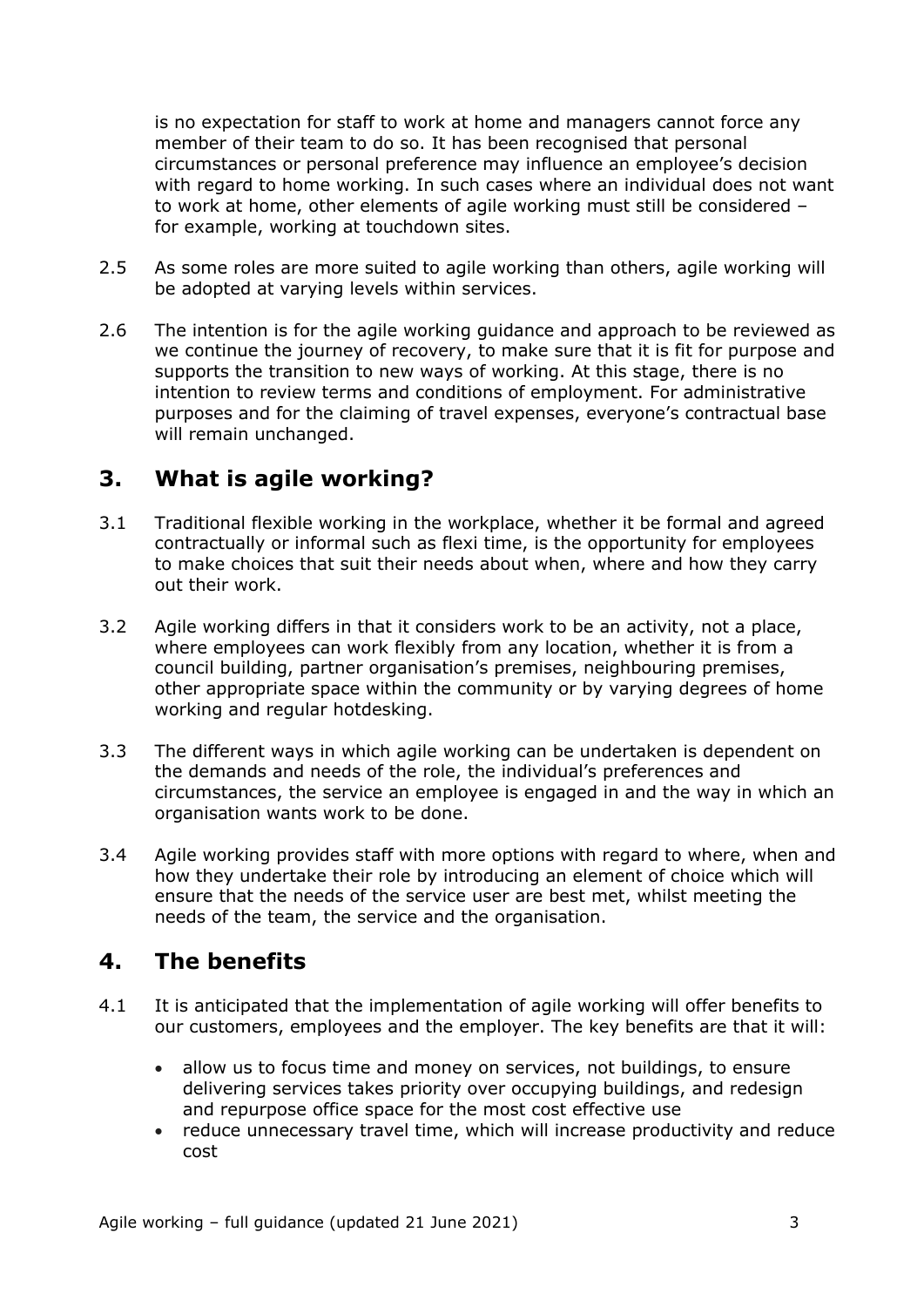- create an environment which allows employees to achieve an improved work life balance, greater job satisfaction, motivation, morale and productivity
- lower our carbon footprint, through reduced emissions from reduced travel
- improve the recruitment and retention of skilled and experienced employees by offering a range of work styles to match individual work preferences
- reduce absenteeism and related costs.
- 4.2 For employees, agile working can:
	- provide an opportunity to manage their working day more efficiently
	- increase engagement as a result of autonomy and trust at work
	- improve work life balance
	- enable them to work more effectively on a particular piece of work, where concentration is important, by avoiding the interruptions that are part of the office environment
	- reduce travelling time and related costs
	- increase their wellbeing, health and happiness reduced stress, better sense of control.
- 4.3 However, it is acknowledged that, whilst some employees may feel agile working can be a benefit, others may not and it is, therefore, recognised that one size does not fit all. Some employees may have other family members working from home or may have inadequate or unsuitable work space, making it difficult to work in this way. It is important that managers and their staff work together to find the most suited work arrangement to ensure our staff are able to perform to their best ability whilst focusing on their wellbeing

# <span id="page-3-0"></span>**5. Principles underpinning agile working**

- 5.1 The following principles underpin the approach to agile working:
	- Clear and realistic objectives should be agreed between the employee and their manager to enable their performance to be managed by outcomes rather than presence. This should be reviewed on a regular basis through performance appraisals and regular one-to-one discussions. Employees will be expected to deliver the outcomes agreed with their manager and the focus on determining the productivity of staff should be on outputs and not inputs.
	- The need for staff to come into the office is a two-way relationship and requires a balance between both individual need and organisational need.
	- Teams will determine which staff need a more regular presence in the office and how this will work, be it for health or work specific reasons.
	- Staff will commit to keeping diaries up to date to ensure they communicate their availability to others.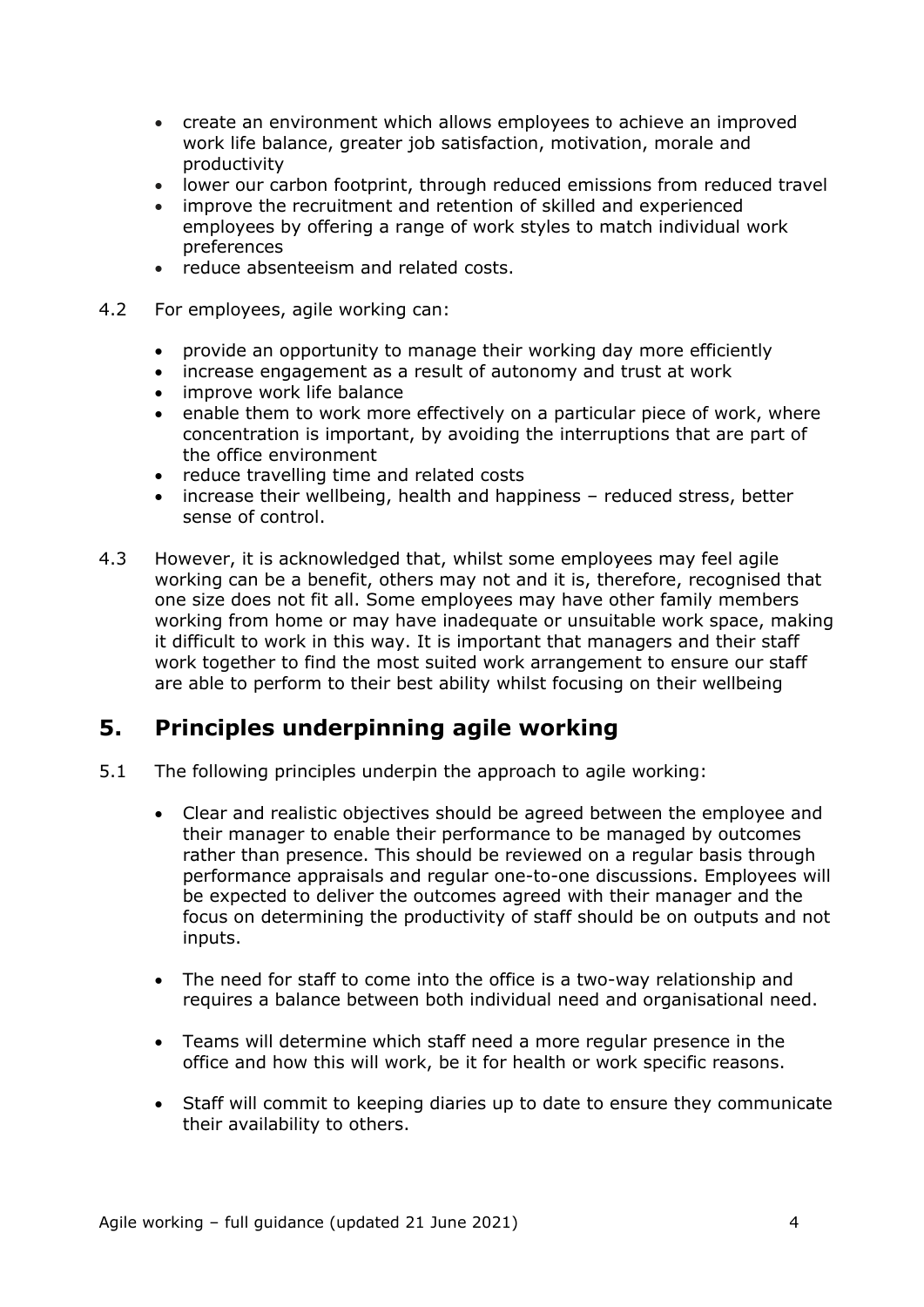- Large scale team meetings should continue to be held remotely wherever possible, accepting that teams may wish to hold away days as a service or directorate and make provisions for so doing (although this will require the whole team to book a desk).
- Staff can come into the office for part days and book desks for part days.
- The organisation supports staff to work flexibly in support of agile working and to plan their working day around their individual and work needs (and this includes part day attendance in the office). If staff travel into the office during the working day, they manage their working day accordingly – travel to the office in the middle of the day is not part of their working day.
- Staff should come into the office for identified training which is integral to their role or considered a corporate need
- Staff must accept that it is reasonable for a manager to require them to work in the office for performance, operational and/or team needs, as determined by the manager.
- Audits of desk booking arrangements and attendance at the office will be conducted.

## <span id="page-4-0"></span>**6. Home working**

- 6.1 The most appropriate approach to working will be agreed with the manager.
- 6.2 Although agile workers will not necessarily work standard office hours (unless the role dictates this), it is important to agree a work programme so that other team members are aware of the individual's working pattern, where they are located and when and how to contact them. This allows employees who are using their homes as part of their agile working arrangements to have a right to privacy out of hours and be able to separate their working and home lives.
- 6.3 Agile working must not affect the provision of services and, therefore, managers must ensure that they have systems in place to maintain suitable office presence, as required, and to monitor the level of available frontline staff on duty at any one time. A team or service charter, based on the organisational charter approach to agile working, can set out an agreed framework, with parameters and expectations of how different working arrangements can support the way in which a team works. Our organisational charter is available on the website: [https://intranet.lan.westsuffolk.gov.uk/people/upload/OrganisationalCharter-](https://intranet.lan.westsuffolk.gov.uk/people/upload/OrganisationalCharter-EightPrinciplesOfHowWeWorkRemotely.pdf)
	- [EightPrinciplesOfHowWeWorkRemotely.pdf](https://intranet.lan.westsuffolk.gov.uk/people/upload/OrganisationalCharter-EightPrinciplesOfHowWeWorkRemotely.pdf)
- 6.4 When working from home, caring arrangements for children and other dependents should be in place as they would have been if the employee was working in the office. There may be an occasional and exceptional circumstance where alternative arrangements need to be made. In these situations, managers will work with their teams to agree the best approach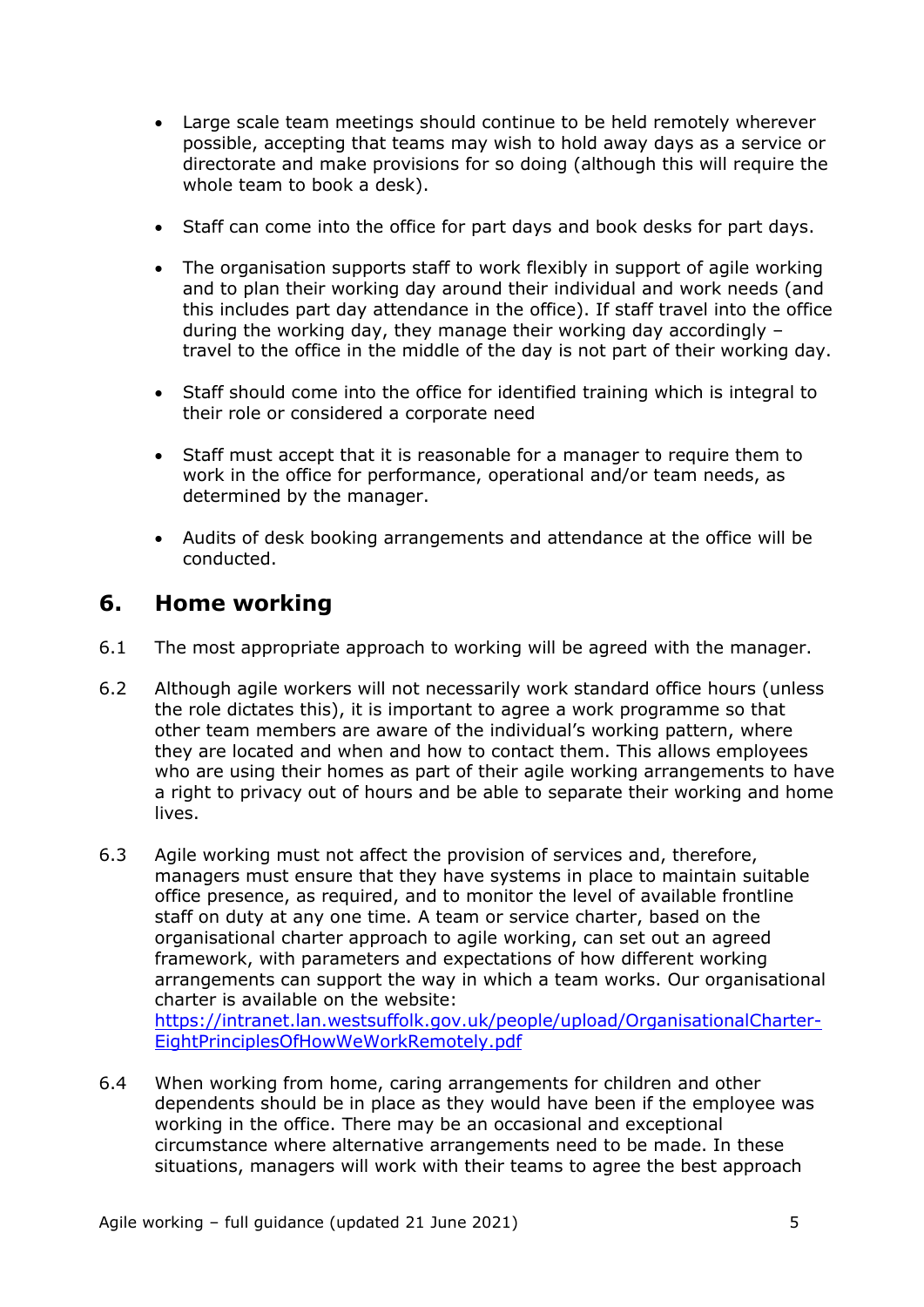and consider other options, such as annual leave and unpaid leave, if agile working is not possible.

- 6.5 Different working arrangements, however, may support staff with caring responsibilities if the way the employee works enables a more flexible approach to working hours – for example, working outside of traditional office hours. Managers must ensure that this meets the operational and team needs and also consider the wellbeing of the employee. If a more structured or permanent arrangement is sought by the employee, this should be requested formally via a flexible working request.
- 6.6 Should an employee request to work from home when unwell, their manager will need to consider whether this is appropriate. Each case will be assessed on its own merit with support from HR, as some illnesses may be more appropriately managed from home, resulting in a shorter recovery period.
- 6.7 It is the responsibility of the employee to ensure they have adequate mobile phone reception and an appropriate Internet connection to allow them to work from home with little disruption. Employees are advised to contact their Internet provider to ensure there are no restrictions to working from home for personal or business use. Those employees considering working from home on a permanent or ad hoc basis are responsible for checking that there are no restrictions in mortgage or tenancy agreements that could prevent this.

## <span id="page-5-0"></span>**7. Costs of home working**

- 7.1 An employee who is an agile worker will be provided with the necessary ICT equipment and technology to work in this way.
- 7.2 The employee should use our equipment while agile working and will not be eligible to claim expenses for use of personal equipment such as home phone lines.
- 7.3 We will not make payments for any household bills, which includes but is not limited to Internet broadband costs, heating, lighting, water and landline connections. Employees should seek Government guidance (see link below) which clarifies tax relief that employees can claim if they are asked to work from home by their employer or the Government on a regular basis for all or part of the week. This allowance helps offset costs for utility charges. The council is **not** responsible for claiming this tax relief on behalf of employees. Visit GOV.UK:<https://www.gov.uk/tax-relief-for-employees>
- 7.4 Agile working does not change an employee's contractual place of work. No member of staff should be at a financial disadvantage through working from home once they offset costs such as commuting. However, consideration will be given to individual circumstances with regard to an employee being regularly based at the council's premises and they should raise those concerns with their line manager in the first instance.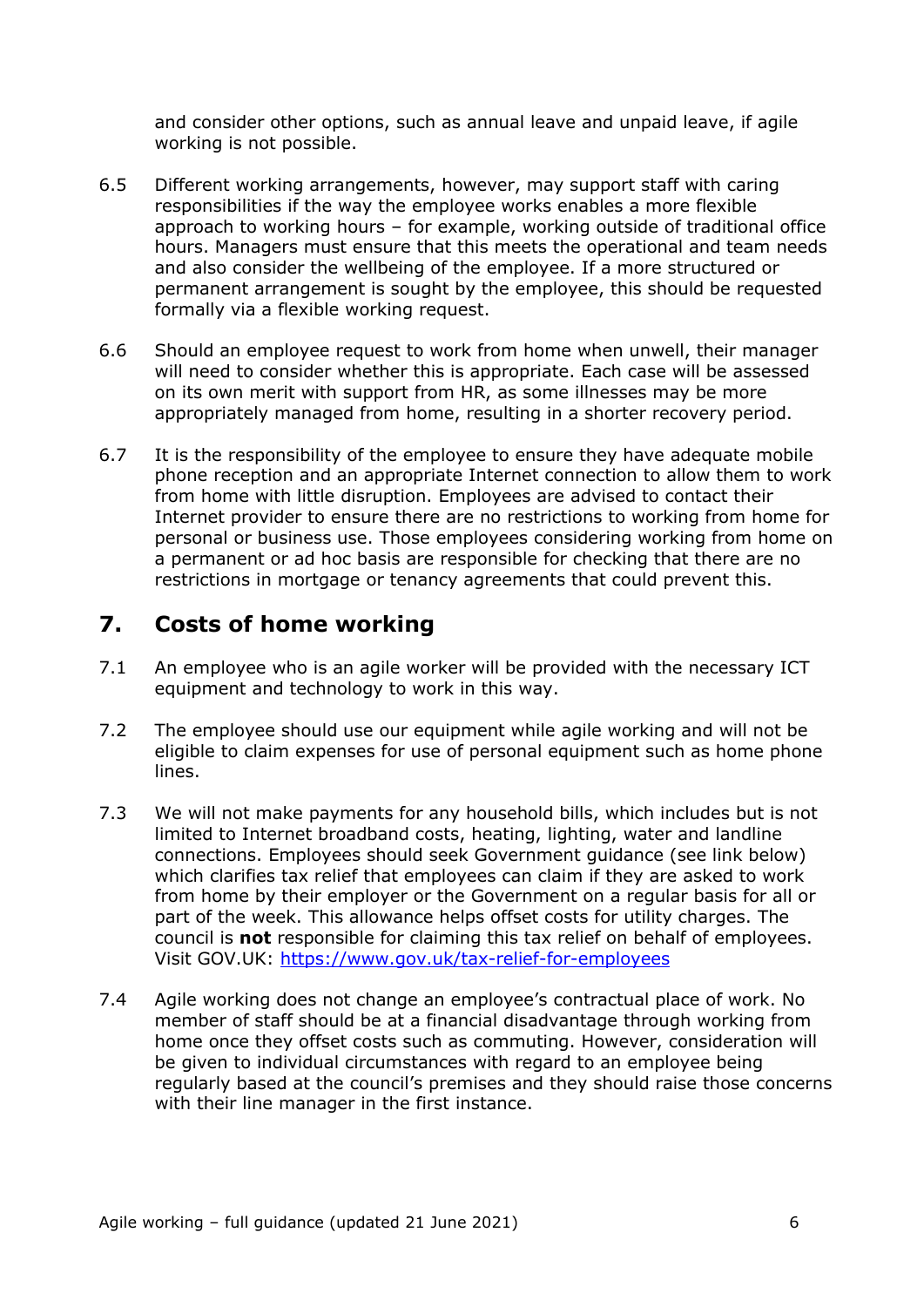# <span id="page-6-0"></span>**8. Working at other locations**

- 8.1 Agile or hybrid working enables employees to work at other locations in addition to the traditional office and home working. Employees may be able to carry out work in other locations such as organisational partners' premises, neighbouring authorities or appropriate locations in the community.
- 8.2 All West Suffolk Council laptops create a secure connection back to our systems across the Internet when being used remotely. The use of public hot spots is permitted provided you follow guidance laid out in our information security policy. For example, never leave your laptop unattended and ensure no one else can see what is on your screen. Once connected to a wireless network, your laptop should connect in exactly the same way as when working from home.
- 8.3 Employees must be mindful of confidential data, ensuring they do not leave their screen on full display. Be mindful of other people having sight of the screen and ensure screens are locked when not in use. When an employee leaves a non-council location, they should ensure they disconnect from the WIFI they have been using.
- 8.4 Employees are encouraged to carry equipment in bags, so as not to draw attention to the equipment they may be carrying, ensuring they take all equipment away with them when they leave. Employees should take care of transporting equipment, especially in a vehicle, making sure that equipment is not left on view to potential thieves.

# <span id="page-6-1"></span>**9. Security of council equipment**

9.1 In the event of any council equipment being lost or stolen, employees should report this immediately to their line manager, who will inform ICT. Our Information Governance Officer should also be advised immediately.

# <span id="page-6-2"></span>**10. Responsibilities**

### <span id="page-6-3"></span>10.1 **Corporate responsibilities**

- The Chief Executive (Head of Paid Service), on behalf of the council, carries overall responsibility for ensuring that we have the appropriate processes in place which adequately and appropriately support our employees, regardless of what working pattern or arrangement they have.
- The Human Resources team is responsible for providing advice, guidance and training on this procedure.
- The Service Manager of Human Resources is responsible for reviewing, updating and amending this guidance to reflect changes in legislation or employment practice, in conjunction with the trade unions.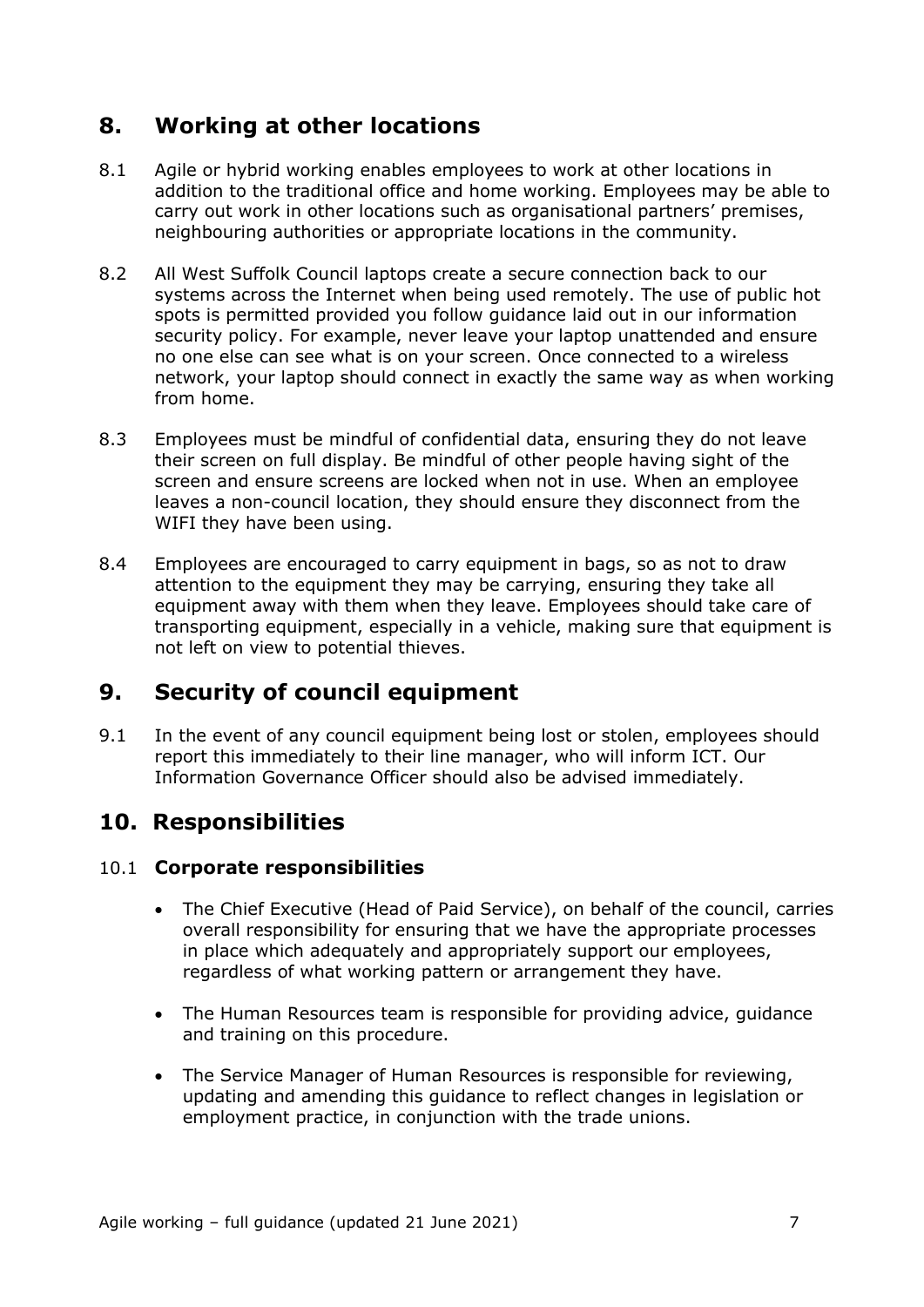- Directors are responsible for establishing their own arrangements to ensure:
	- o effective implementation of the policy
	- o continued service delivery
	- o consultation with their employees on these arrangements
	- o authority is delegated to assistant directors or managers to take action under this policy, as appropriate
	- $\circ$  the principles of remote working, as set out in the remote working charter, are embedded throughout teams (see Appendix D).

## <span id="page-7-0"></span>10.2 **Management responsibilities**

Management responsibilities are:

- ensuring flexibility, openness and constructiveness in relation to discussions and agreements about agile working with employees within their area of responsibility, whilst remaining focused on the needs of the service
- supporting a positive work life balance by ensuring that employees do not work excessively long hours on a regular basis and aim to work their contractual hours, balancing hours with outcomes
- keeping in regular contact with all employees, irrespective of how and where they are working, in order to support health and wellbeing
- making arrangements for both regular individual and team meetings, ensuring regular communication is maintained between themselves and team members, providing support for employees and implementing ways of measuring and monitoring work output that have been mutually agreed
- setting and monitoring defined performance measures in line with performance appraisals and regular one-to-one meetings
- allowing employees who are using their homes to work from, to have a right to privacy out of working hours and the ability to separate their working and home lives
- meeting their duties in relation to health and safety by undertaking appropriate risk assessments and acting on any areas of concern for employees who they are responsible for, as outlined in section 9 of the procedure
- jointly agreeing with employees their agile working style and how this will be achieved
- ensuring good communication with employees and agreeing clear communication lines and methods; this includes arrangements for employees to report sickness absence
- undertaking a regular review of the agile working arrangements if it is not working, every effort will be made to resolve any issues.

### <span id="page-7-1"></span>10.3 **Employee responsibilities**

An employee's responsibilities are:

• complying with this procedure in a reasonable, constructive and appropriate manner

Agile working – full guidance (updated 21 June 2021) 38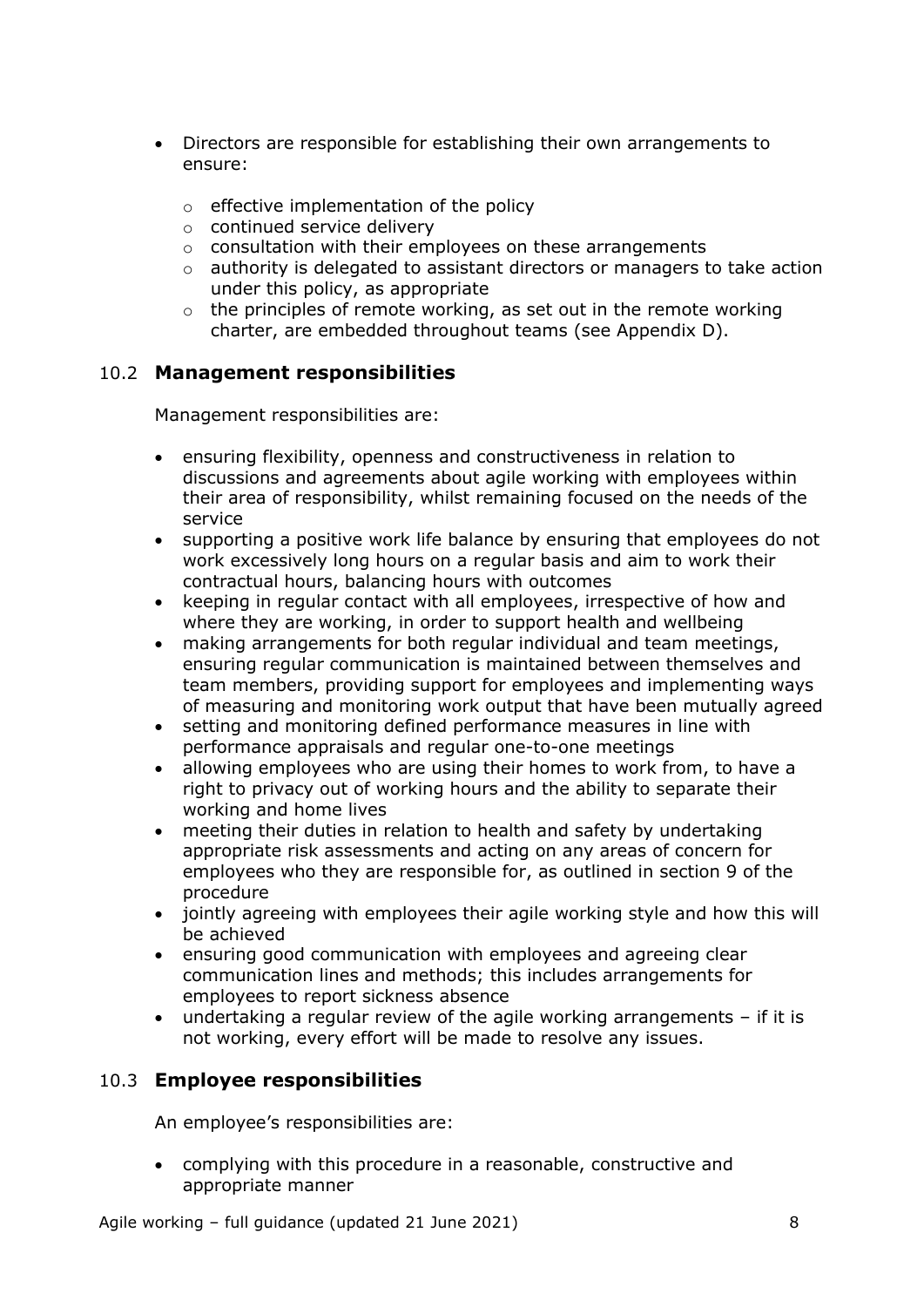- jointly agreeing an agile working style with their manager
- being flexible, open and constructive in discussing and agreeing agile working arrangements, whilst remaining focused on the needs of the service
- maintaining regular contact with their manager
- working within the agreed 'housekeeping rules' (appropriate work area for working at home and so on) and abiding by all our policies (available on the intranet) while working in this way
- optimising meetings to minimise the amount of travel time when working off site
- complying with health and safety policies and procedures by participating in and undertaking risk assessments, carrying out any necessary actions to minimise risk, maintaining a safe working environment and taking reasonable care of their own safety, as outlined in section 9 of the procedure
- complying with confidentiality, data protection and Internet security policies
- ensuring that all reasonable care is taken of all council supplied ICT equipment
- reporting immediately once known any loss, theft or damage to council ICT equipment or the loss of confidential information
- consulting with any necessary parties, such as insurance companies, regarding home working
- ensuring that any personally adapted equipment (for example, left-hand orientation or widescreen laptops) required in order to undertake their duties is available for their use wherever they are working under this arrangement.

# <span id="page-8-0"></span>11. **Health and safety**

- 11.1 Employees have a responsibility for their own health and safety, and that of others, while they are carrying out work activities, regardless of the work location, in accordance with our Health and Safety Policy. This includes visually inspecting council supplied ICT equipment before using it to ensure that there are no obvious faults with the equipment. Any faults found must be immediately reported to their line manager and the ICT team and the equipment must not be used.
- 11.2 Where employees use council locations to work in, they should familiarise themselves with the local arrangements for signing in and out and the management of health and safety. They must ensure they are aware of fire safety arrangements for the particular location that they are in and be fully conversant with the actions to be taken in the event of discovering a fire or on hearing the fire alarm.
- 11.3 Due consideration to lone working arrangements should be explored fully between the line manager and employee to ensure safe working arrangements are in place. This includes the issuing of and the use of lone worker devices such as Peoplesafe and council procedures such as the Guardian Angels.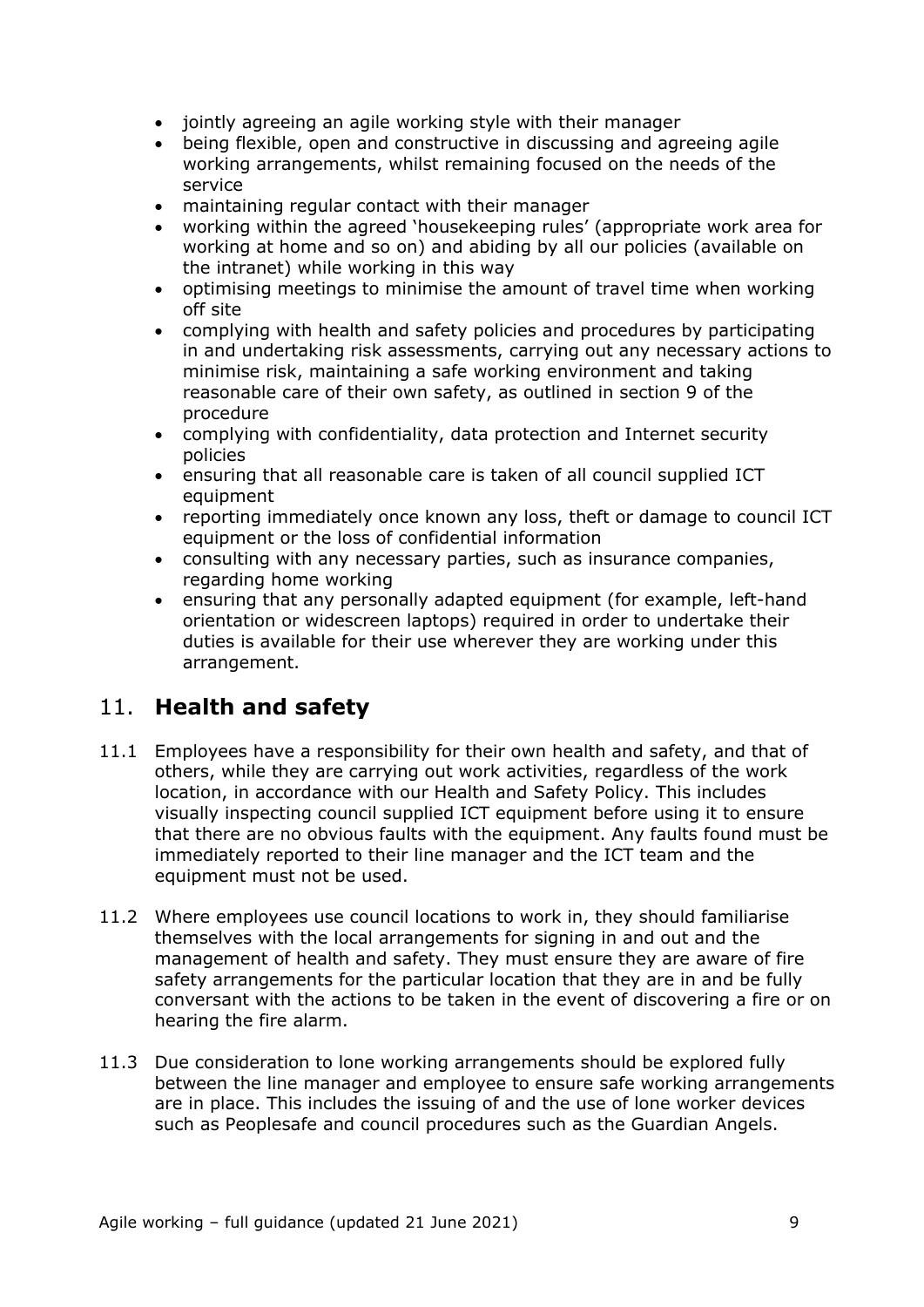- 11.4 An Agile (Home) Working Plan must be discussed between manager and employee (Appendix A) and the Health and Safety Home Risk Assessment (Appendix B) must be fully completed and signed if any part of an employee's working style requires them to work from home. This will need to be carried out again if any substantial changes are made to their working environment or arrangements. Employees must fully participate in completing the necessary risk assessment paperwork and review this with their manager.
- 11.5 When working from home, even if it is only on an ad hoc basis, the employee has a responsibility to ensure they have an appropriate workspace with adequate security, storage and screening from activities and noise from the rest of their home. There must also be adequate ventilation and lighting. Employees must not carry out work meetings in their home with staff, customers, elected members or officers from other agencies.
- 11.6 If homeworkers need to attend site meetings direct from home, they must notify their line manager of their itinerary.
- 11.7 It is good practice for employees to agree with their manager when visits that they undertake may expose them to higher risks of violence or difficult situations. If this is so, this requires the employee to make a telephone call to the office at the end of the working period to confirm safe completion of the visits.
- 11.8 Managers should seek advice from the Health and Safety Team regarding any specific concerns around health and safety issues, as sign off for agile working will not take place until all the health and safety requirements have been appropriately addressed.

## <span id="page-9-0"></span>12. **Data protection, security and confidentiality**

- 12.1 We provide employees with access to the personal and confidential information they need to do their job. This information must not be disclosed to others who are not authorised to see it. Our information security policies apply at all times regardless of working site. When working in a mobile manner, the employee is responsible for the security of equipment, files and any other information in their possession, including the transportation of such items whenever outside of the council office environment.
- 12.2 It is particularly important to ensure that non-authorised personnel (in the home environment or while working off site) cannot gain access to confidential or personal information.
- 12.3 All efforts must be made to secure council equipment when being used at home. As a minimum, all equipment should be stored out of sight of windows and doors to deter equipment being stolen. Any paper-based documentation that contains personal or confidential information must be disposed of securely. No work-related emails or sensitive data should be sent to the employee's home email addresses. No work-related files should be stored on an employee's personal computer. Any loss of equipment or information must be reported immediately to the employee's line manager.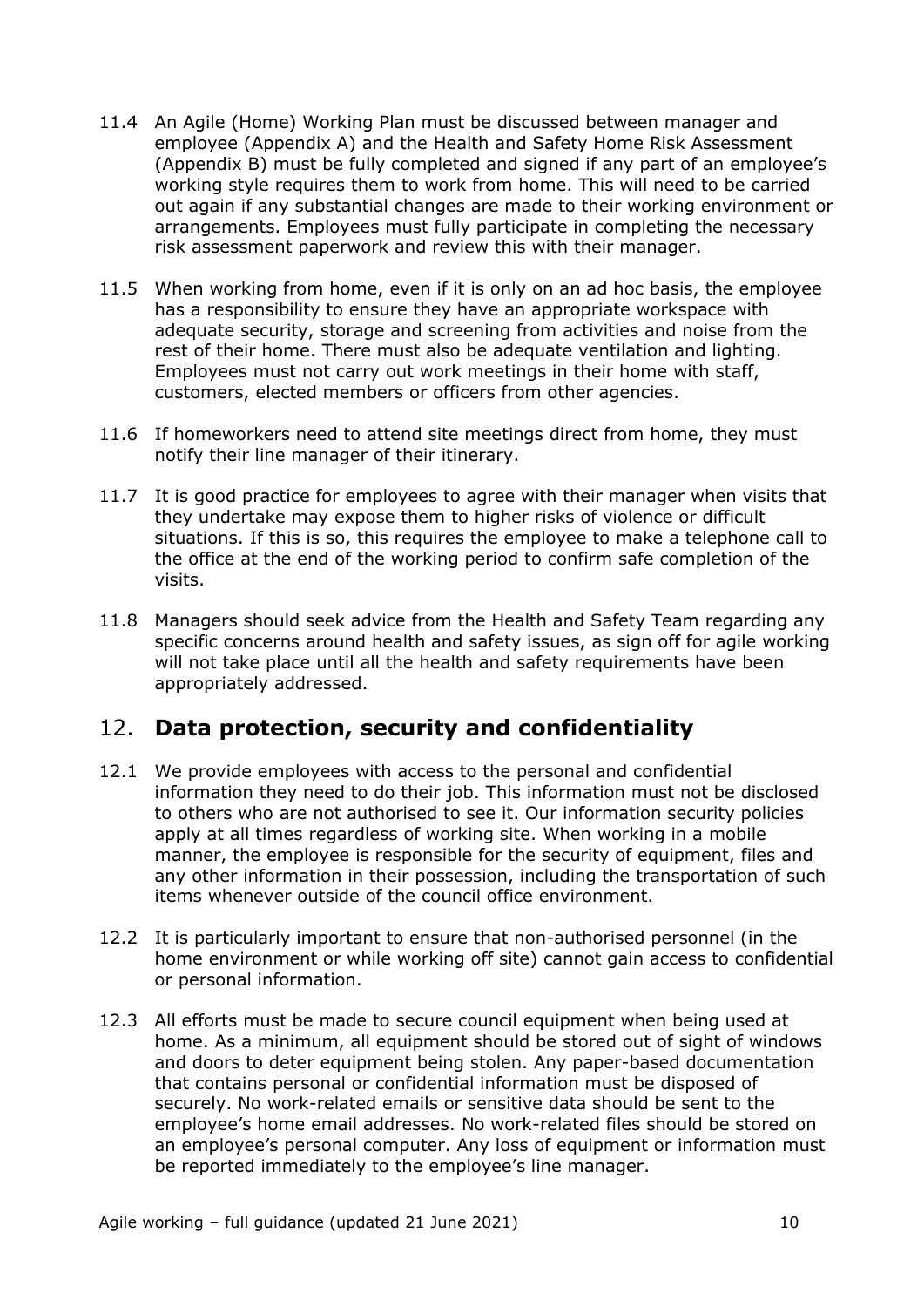- 12.4 Managers must ensure that their staff:
	- know their responsibilities under the Data Protection Act and the council's security policies
	- never leave a computer with personal confidential information on screen
	- never leave a computer logged on when unattended
	- observe the same level of security at home as in an office environment.

## <span id="page-10-0"></span>**13. Allocation of equipment and other financial support**

- 13.1 The manager, in consultation with the employee, will determine their work style or activity. ICT will be responsible for determining and providing the equipment and technical requirements for the employee undertaking an agile working arrangement.
- 13.2 Personally adapted equipment will be provided to an individual should a workstation assessment deem this necessary following an occupational health assessment and an access to work recommendation (where appropriate). However, this equipment will be provided at the place where they predominantly work and not across multiple sites. Therefore, the individual will be responsible for ensuring that this equipment is available for their use wherever they work. In some circumstances, it may be deemed necessary that this equipment is made available at a fixed place of work, such as the council's premises.

## <span id="page-10-1"></span>**14. Insurance**

- 14.1 Computers and other items of equipment that we provide as part of the agile working arrangement will be covered by our insurance policy. In instances of loss, our Replacement Equipment Issued to Staff Policy will apply.
- 14.2 Home workers are required to contact their own insurance company to inform it that they will be working at home. This does not usually result in an increase in premium and it is unlikely that working from home will affect cover. An example letter for use can be found at Appendix C (Home Based Workers' Letter to Insurers).
- 14.3 Liability insurance arranged by us will operate once the risk assessments are completed satisfactorily. Risk control measures identified as a result of a risk assessment must be addressed prior to the agile working arrangement commencing.
- 14.4 Employees working at or from home are covered by our Employer's Liability Policy. Any accidents must be reported immediately in accordance with our health and safety guidelines. It is the employee's responsibility to advise their mortgage lender or landlord if they intend to work from home.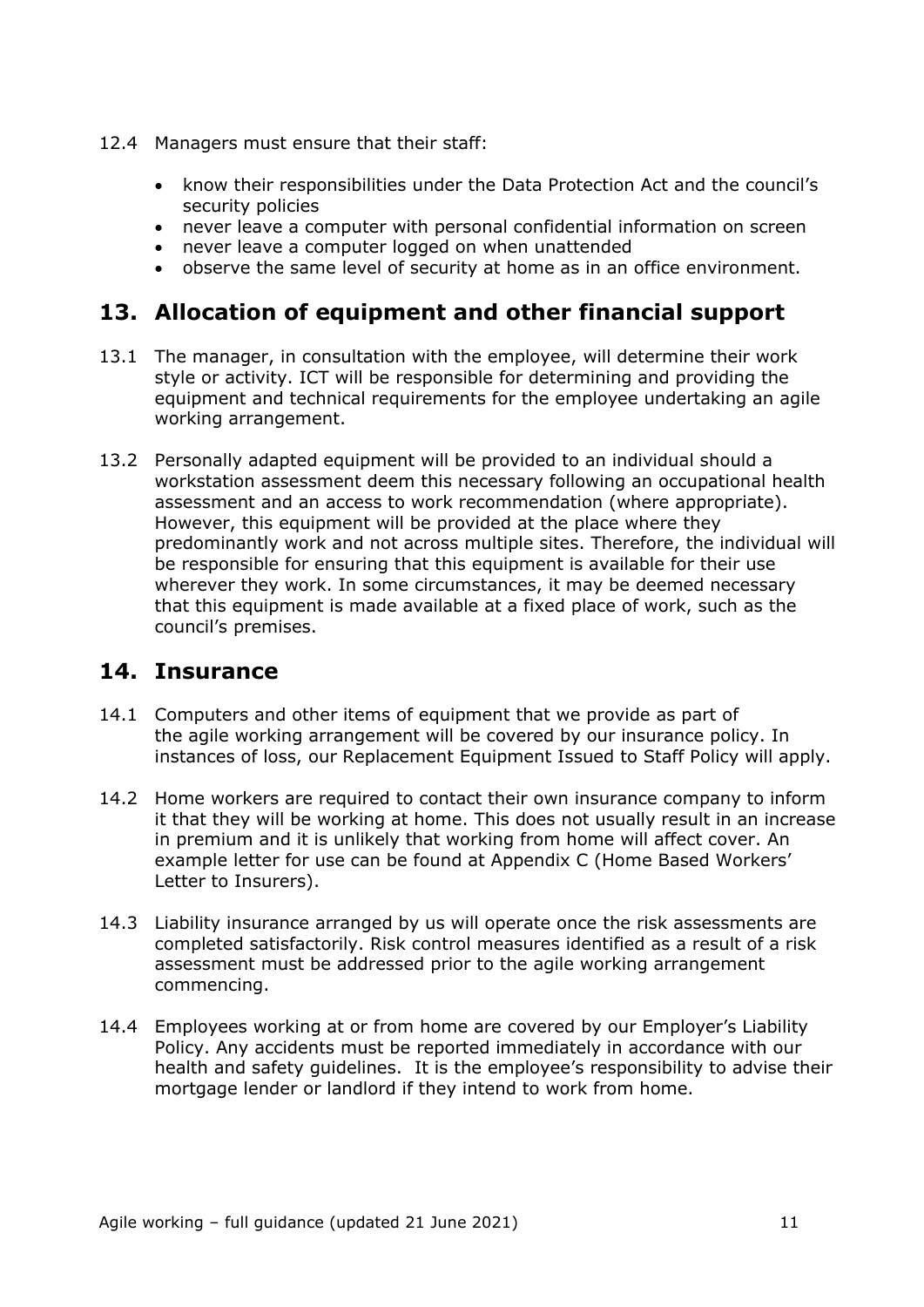# <span id="page-11-0"></span>15. **Principles when working in the office**

- 15.1 Employees must remember they can work from any council location and managers must ensure that employees feel comfortable when 'touching down' at temporary desks and zones.
- 15.2 Booking desks information to follow.
- 15.3 As all marked desks may be used by any council employee, adopting clear desk principles will assist with the changes in working practice, in that employees will feel more comfortable working from a desk that has not been personalised. There is an expectation that, when an individual vacates a desk to enable use by another member of staff, it will be wiped down with antibacterial wipes and left clear, with no materials left either on or beneath the desk.
- 15.4 Confidential discussions should not be carried out in communal areas.
- 15.5 All employees will continue to have a designated base for travel claim purposes, although they may choose to work from an alternative location to allow for improved efficiency and a more effective service.

## <span id="page-11-1"></span>16. **Review and revision arrangements**

16.1 This guidance will be reviewed in line with HR processes and regularly reviewed and adapted as the organisation develops its response to new ways of working.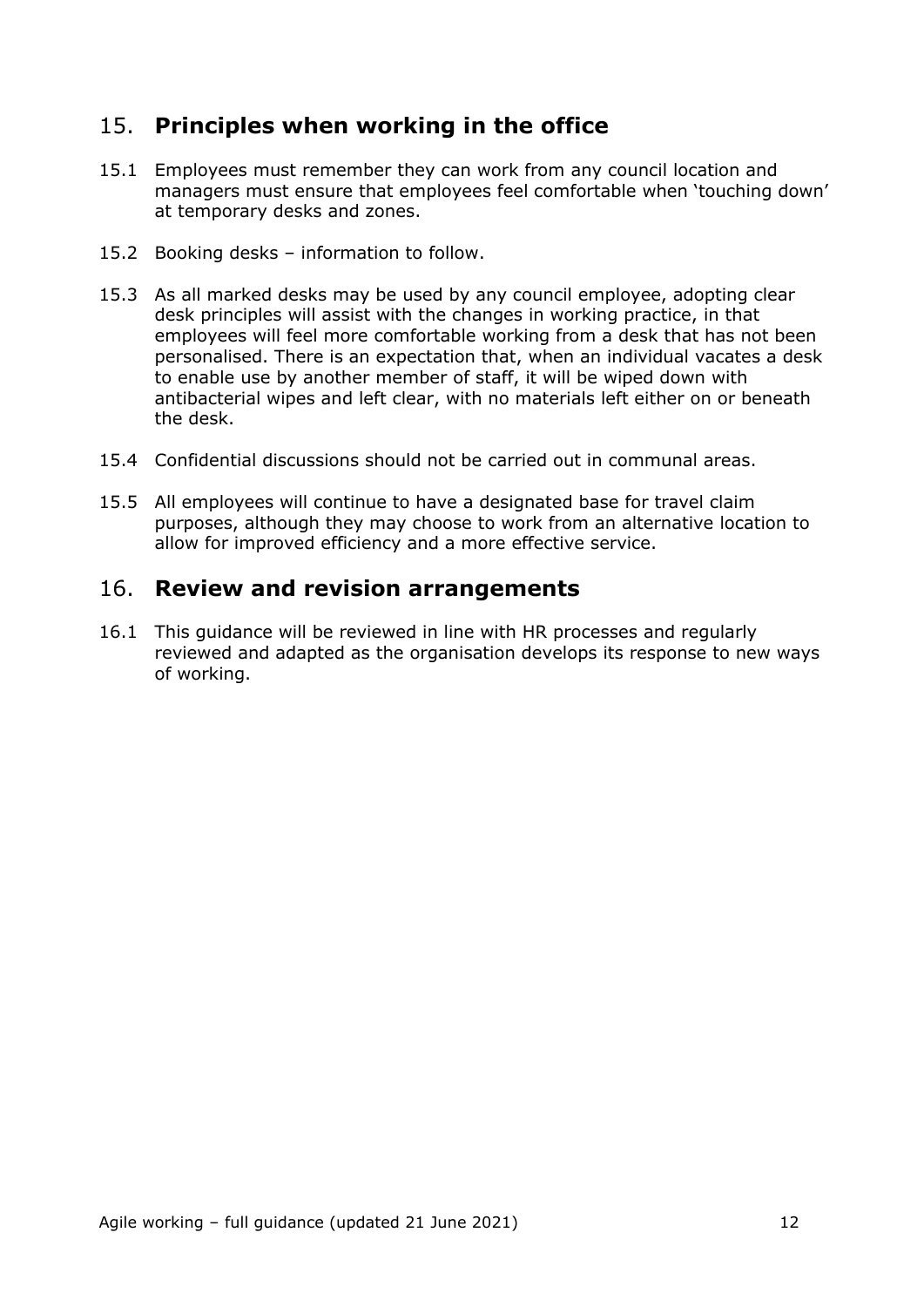# <span id="page-12-0"></span>**Appendix A: Agile or Hybrid Working Plan**

Managers and their staff should use this as a guide to agree an agile or hybrid working plan which fits with operational and individual needs, allowing staff to be able to do their best work in the best place. Flexibility to this plan is essential and will need to be reassessed periodically in order to continue to meet service needs and demands.

- I wish to work in an agile way, which may include working at home and/or a different location.
- In order to work from home, I agree to complete the Home Working Assessment of Risk checklist and return it to the Health and Safety Team. (It is between you and your manager to ensure that all actions raised on the assessment have been addressed prior to you working from home.)
- I agree to provide an appropriate workspace in my home for the furnishings and equipment to enable me to work effectively at home.
- I will promptly inform my manager of any changes to my home or personal circumstances, which could affect my health and safety while home working.
- I agree to provide reasonable access to my home by an employee of the council or their representative in order for them to undertake any health and safety assessments, provide maintenance or repair to council equipment, or undertake any relevant audit activities. All access requirements will be discussed prior to the visit, and appropriate notice given.
- I am aware of the security measures required and the sensitive nature of the data I am working with.
- I agree at all times to protect access, maintain and store the data securely and confidentially in line with the Data Protection Acts and council requirements. The council's computer will not be used by anyone other than myself.
- I am aware and understand my requirements to notify my manager when I am unable to work or absent from work due to sickness or any other reason. In the event of home working ceasing, I will cooperate with the council in arranging a time for any equipment to be collected or I will return the equipment to the council within five working days of home working ceasing.
- I am aware and understand the requirement to report any work-related accidents while working at home or other locations and of the actions I am required to take in an emergency.

The arrangements that have been agreed will be reviewed and a decision taken on whether the arrangements will continue.

• I agree to attend the office (location to be confirmed as appropriate) for regular communications and meetings or for operational reasons in order to undertake the requirements of my role and my employment, as defined by my manager.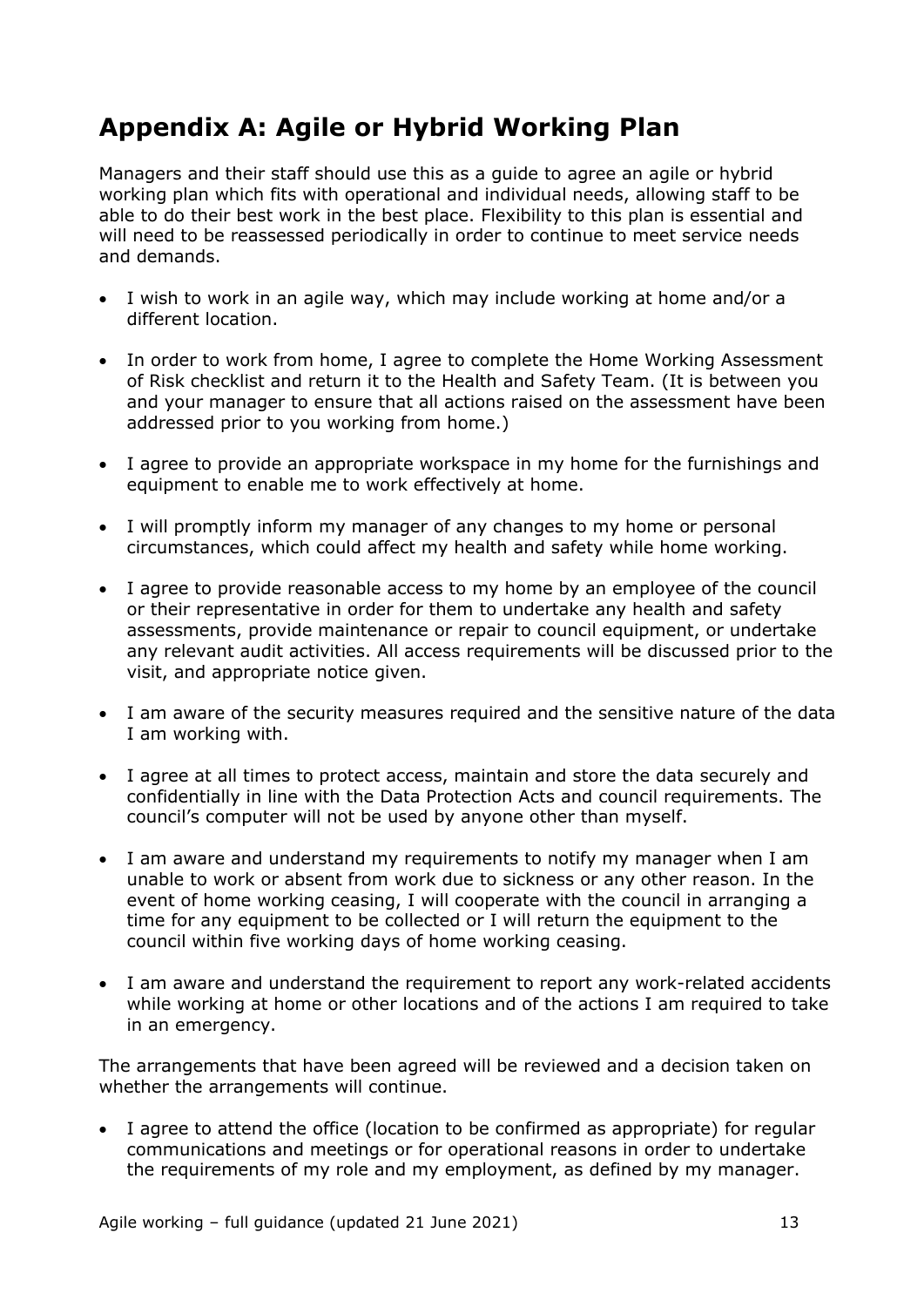- I agree that, if I am unable to work at home due to an unforeseen circumstance, such as loss of power, broadband or unsuitable working arrangements, I will attend the office to fulfil my role.
- I am aware that I must continue to comply with all council policies, practices and procedures.
- I am aware that regular performance reviews will be conducted.
- I agree to provide the council with a contact phone number that can be used for work purposes during work hours or arrange for my calls to be directly forwarded.

Please send a copy of the completed Agile (Home) Working Assessment of Risks checklist to confirm that a risk assessment has been undertaken.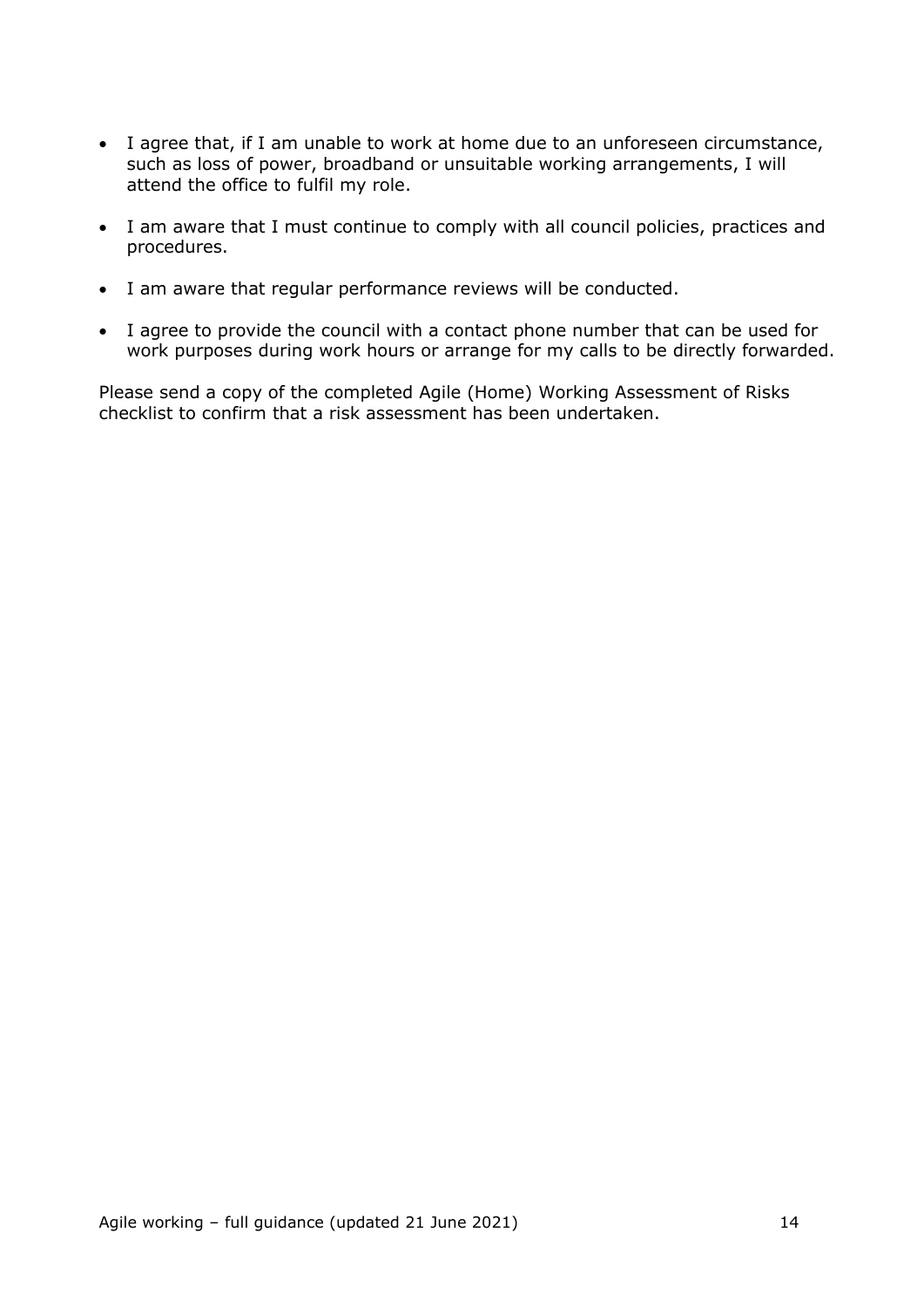# <span id="page-14-0"></span>**Appendix B: Agile (Home) Working Assessment of Risks**

Please answer yes or no to the questions below.

| <b>Workstation risk assessment</b>                                                                                                                                                                                                | <b>Yes</b> | <b>No</b> |
|-----------------------------------------------------------------------------------------------------------------------------------------------------------------------------------------------------------------------------------|------------|-----------|
| Have you been supplied with a laptop upstand, mouse and<br>keyboard? If not, please contact the ICT team or your line manager<br>to obtain one.                                                                                   |            |           |
| Have you completed the Display Screen Equipment (DSE) training<br>module located on the intranet<br>https://westsuffolk.britsafelearning.com in the past 12 months?                                                               |            |           |
| Have you completed the DSE self risk assessment located on the<br>intranet https://westsuffolk.britsafelearning.com in the past 12<br>months?                                                                                     |            |           |
| <b>General health and safety</b>                                                                                                                                                                                                  | <b>Yes</b> | <b>No</b> |
| <b>Electrical</b> - Are all electrical outlets (sockets) in a sound condition?<br>Has all council-supplied electrical equipment been tested and is it in<br>date?                                                                 |            |           |
| Note: All equipment is to be PA tested annually; re-tests must be<br>arranged prior to expiry date.                                                                                                                               |            |           |
| <b>Fire</b> $-$ If working from home, is your means of exiting the building<br>free from obstructions?                                                                                                                            |            |           |
| Do you have a smoke alarm or a fire extinguisher that is not more<br>than five years old?                                                                                                                                         |            |           |
| Have you completed the fire awareness training module located on<br>the intranet https://westsuffolk.britsafelearning.com in the past 12<br>months?                                                                               |            |           |
| <b>Stress</b> - Have you completed the manual handling training module<br>located on the intranet https://westsuffolk.britsafelearning.com in<br>the past 12 months?                                                              |            |           |
| <b>Communications</b> - Have adequate communication processes been<br>agreed to prevent isolation and stress with your team and<br>colleagues?                                                                                    |            |           |
| Manual handling - Will the task include lifting or carrying and, if<br>so, have you completed the manual handling training module<br>located on the intranet https://westsuffolk.britsafelearning.com in<br>the past three years? |            |           |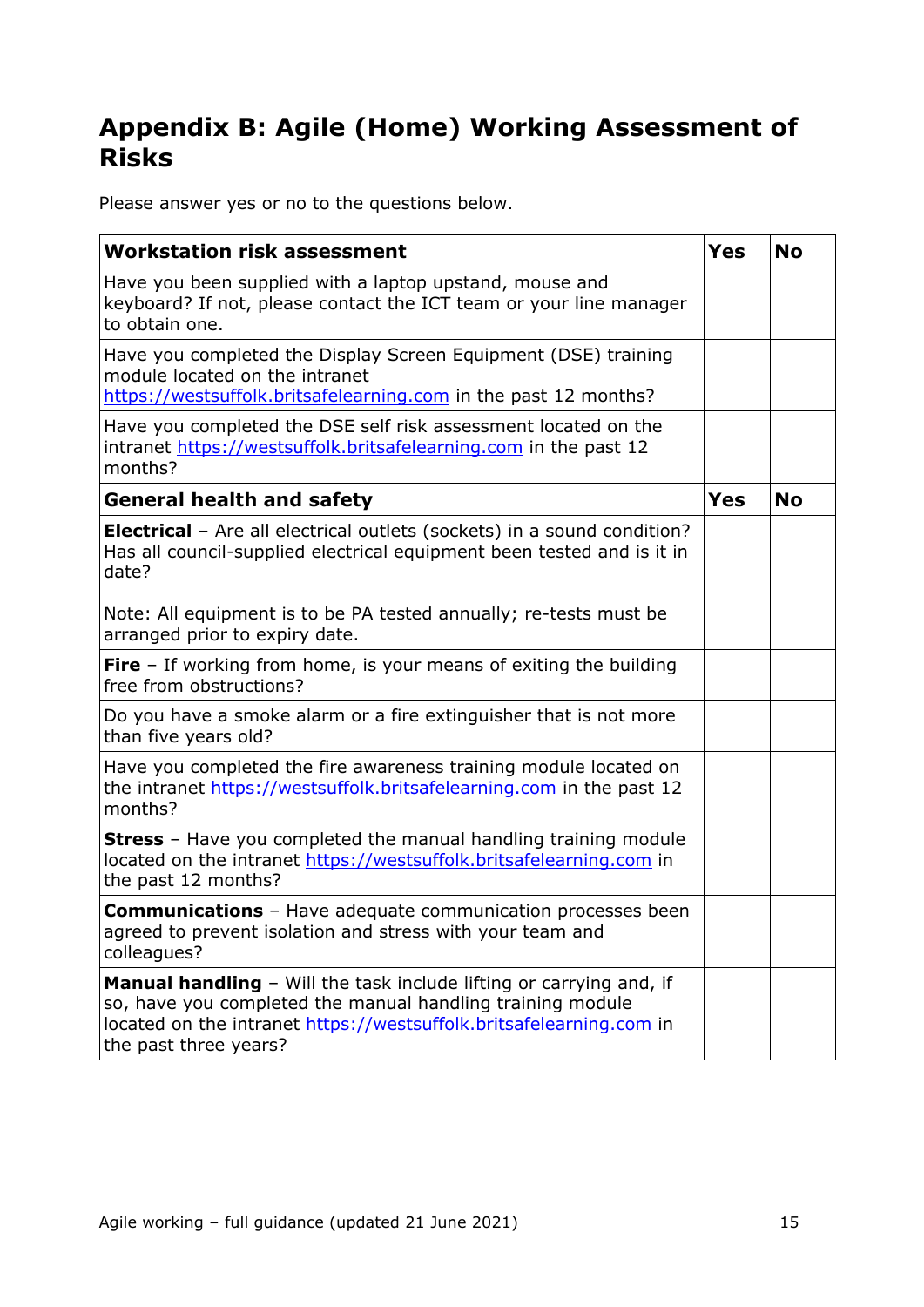| <b>Health</b> - Do you have any existing health problems which may<br>affect your ability to work from home? |  |
|--------------------------------------------------------------------------------------------------------------|--|
| Slips, trips and falls – Is your work area at home free from the risk<br>of slips, trips and falls?          |  |
| <b>Emergencies</b> - Do you have access to a phone in the case of<br>emergencies?                            |  |

Any other comments:

Actions required (if none, please state none):

Completed by and date: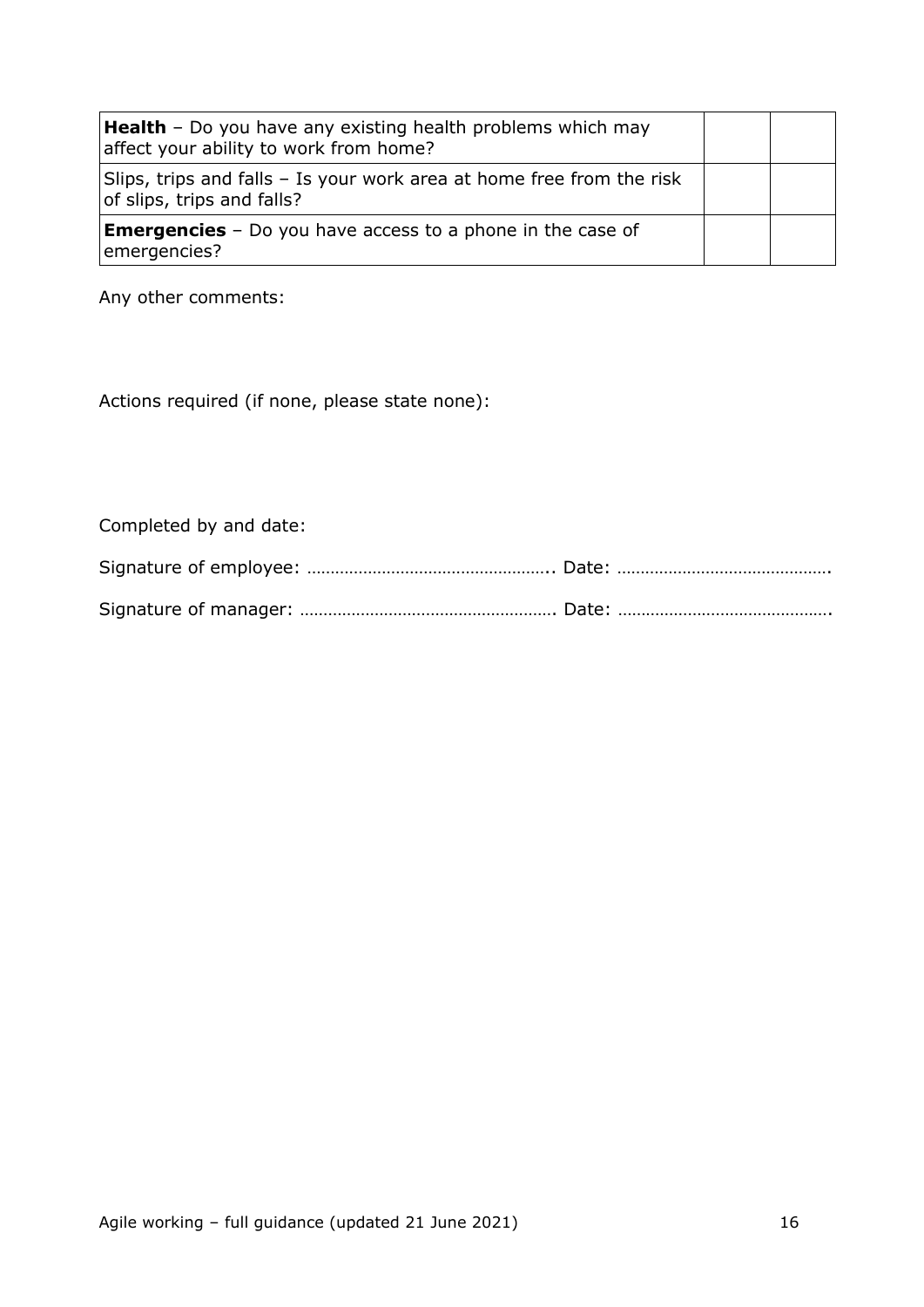# <span id="page-16-0"></span>**Appendix C: Agile (Home) Worker's Letter to Insurer template**

Address line 1 Address line 2 Address line 3 Address line 4

Date

Dear

Insurance policy number (where appropriate)

I have agreed with my employer, West Suffolk Council, that I will be working at home under the council's Agile Working Policy on an ad hoc/partial/full-time basis (delete as appropriate).

West Suffolk Council will provide me with the following items of equipment to enable me to work at home. (List all equipment)

- Laptop or tablet
- 22 inch monitor
- Second screen (where required for role)
- Laptop stand
- Mouse
- Keyboard
- Carry bag
- Headset and cable
- Mitel phone

I require written confirmation of receipt of this letter and acceptance of these terms. I would be grateful for an early response. I would appreciate your confirmation that this will not affect, in any way, the validity or cost of my household insurance cover which is placed with you (policy number as above) and that my policy includes public liability cover for at least £1 million (include in letter to home contents insurer only).

Yours sincerely (if addressed to a person) or faithfully (if addressed to Sir or Madam)

Sign off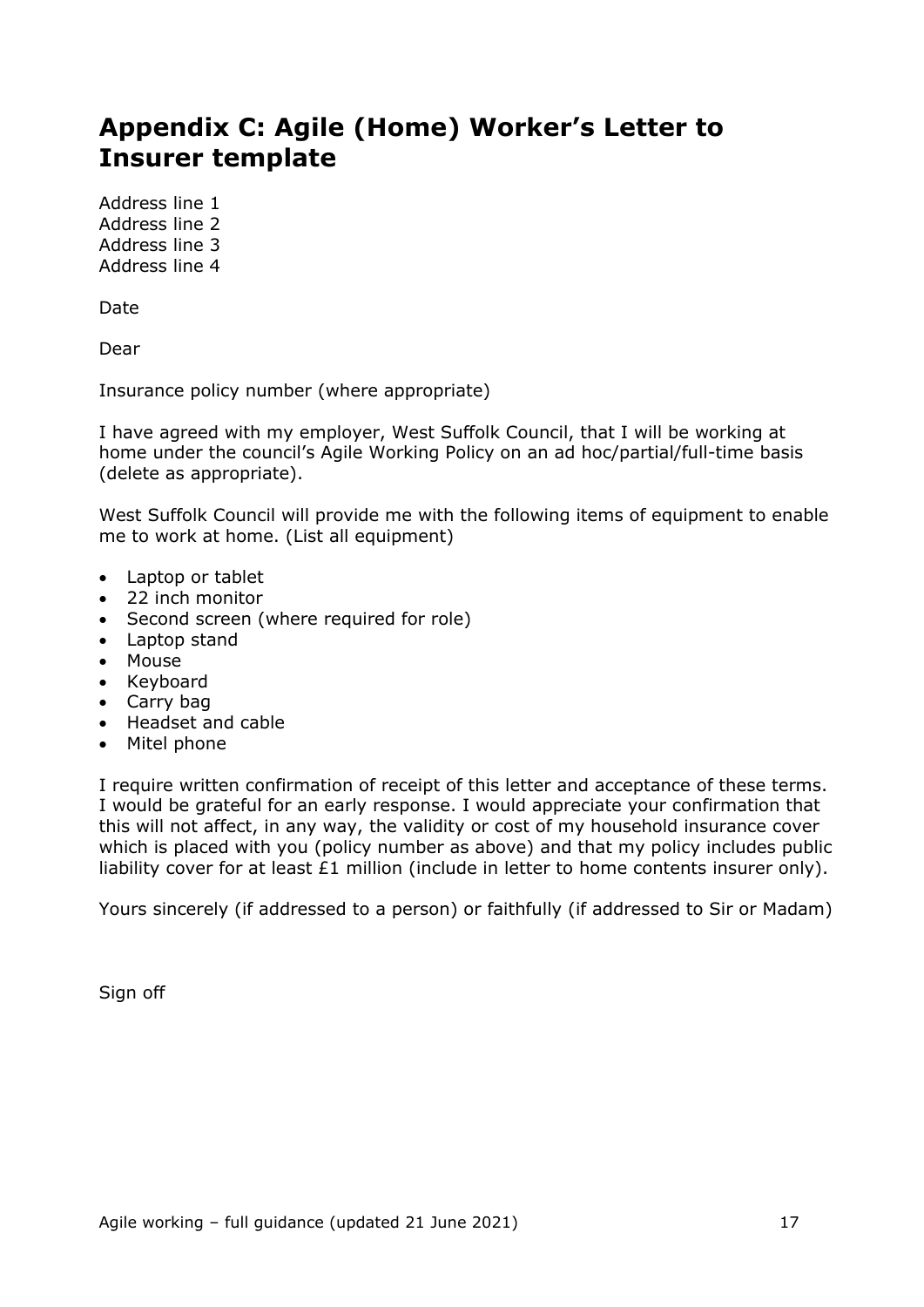# <span id="page-17-0"></span>**Appendix D: Organisational Remote Working Charter**

# <span id="page-17-1"></span>**Eight principles of how we work remotely**

#We'reAllInThisTogether #TeamWestSuffolk

#### **1. Create clear separation between work and personal time**

Just because we can be connected 24 hours a day, seven days a week, doesn't mean that we should be. We respect each other's personal time, the need to disconnect and the importance of self-care.

### **2. Virtual meeting etiquette**

We will all actively engage in virtual meetings, which means limiting multi-tasking and being visible by turning on our cameras as required during the meeting.

We will make sure our backgrounds during meetings are appropriate and use background blurring if necessary.

### **3. Connecting with others**

We support each other's wellbeing and show empathy, care and consideration for others.

We encourage virtual breaks to check in, catch up and stay connected with each other.

Even when we are apart, we are all in this together.

We encourage people to share their ideas and regularly discuss how they are feeling.

We encourage people to make use of the range of ways we can communicate with others, reducing the over-reliance on emails and the necessity to send emails to multiple recipients for information purposes only.

### **4. Flexibility**

We understand that one size does not fit all, and we support all our staff to work in ways that work for them.

We respect the fact that people are working at different times and we will show consideration for their choice of when and how to work. We do not expect people to reply to emails outside of their working hours.